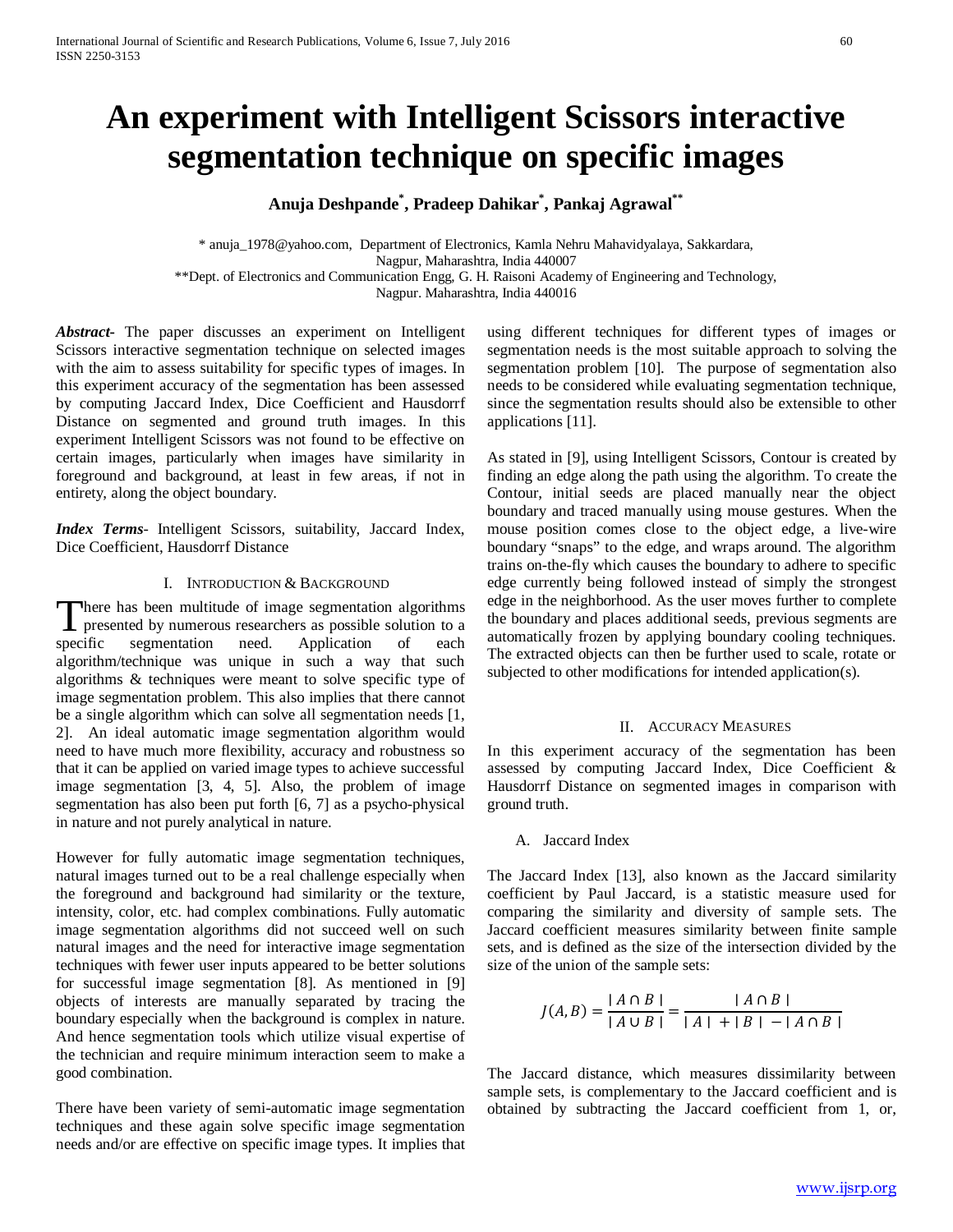International Journal of Scientific and Research Publications, Volume 6, Issue 7, July 2016 61 ISSN 2250-3153

equivalently, by dividing the difference of the sizes of the union and the intersection of two sets by the size of the union:

$$
d_J(A, B) = 1 - J(A, B) = \frac{|A \cup B| - |A \cap B|}{|A \cup B|}
$$

## B. Dice Coefficient

The Sørensen–Dice index [14], also known by other names, is a statistic used for comparing the similarity of two samples. It was independently developed by the botanists Thorvald Sørensen and Lee Raymond Dice. Sorensen's original formula was intended to be applied to presence/absence data, and is

$$
QS = \frac{2 | A \cap B |}{|A| + |B|}
$$

Where, |*A*| and |**B**| are the numbers of species in the two samples. QS is the quotient of similarity and ranges between 0 and 1. It can be viewed as a similarity measure over sets.

## C. Hausdorrf Distance

The Hausdorrf distance [15], named after Felix Hausdorrf is also known as Hausdorrf metric, measures how far two subsets of a metric space are from each other. Hausdorrf distance is the greatest of all the distances from a point in one set to the closest point in the other set. Let *X* and *Y* be two non-empty subsets of a metric space  $(M, d)$ . We define their Hausdorrf distance  $d_H(X, Y)$ as

$$
d_H(X,Y) = \inf \{ \epsilon \ge 0; X \subseteq Y \epsilon \text{ and } Y \subseteq X \epsilon \}
$$

Where

$$
X \epsilon \bigcup_{x \in X} \{ z \epsilon M \, ; \, d(z, x) \le \epsilon
$$

## III. THE EXPERIMENT

In this experiment, I have studied Intelligent Scissors (Live Wire) technique as described in [9] and its implementation using [12] on select images using MATLAB, to understand and study accuracy of segmentation by assessing –

- 1. Visual confirmation
- 2. Jaccard Index
- 3. Dice Index
- 4. Hausdorrf Distance

I have used Single Object Image Segmentation Dataset of natural images [13] as made freely available for research purposes, by Department of Computer Science and Applied Mathematics, Weizmann Institute of Science. This image dataset provides source image as well as ground truth for comparison. In the said dataset, Ground Truth has been constructed using manual segmentation by human subjects. The source images have been converted from Color (RGB) to Grey Levels using MATLAB, before further processing.

Since the output of the Intelligent Scissors segmentation technique resulted in a binary segmented image, the Ground Truth images were also converted to binary images so that a comparison can be done with segmented images. The source images, segmented images and findings are listed below. Following images have been resized to fit this document. The software used for resizing the image is Microsoft Paint.

Following steps were performed in this experiment.



A. Successful Segmentation

Let us review the segmentations which were successful.

| Segmentation Set 1          |           |        |  |
|-----------------------------|-----------|--------|--|
| Original                    | Segmented | Ground |  |
| Image                       | Image     | Truth  |  |
|                             |           |        |  |
| Jaccard Index = $0.9841$    |           |        |  |
| Dice Coefficient = $0.9920$ |           |        |  |
| Hausdorrf Distance $= 1$    |           |        |  |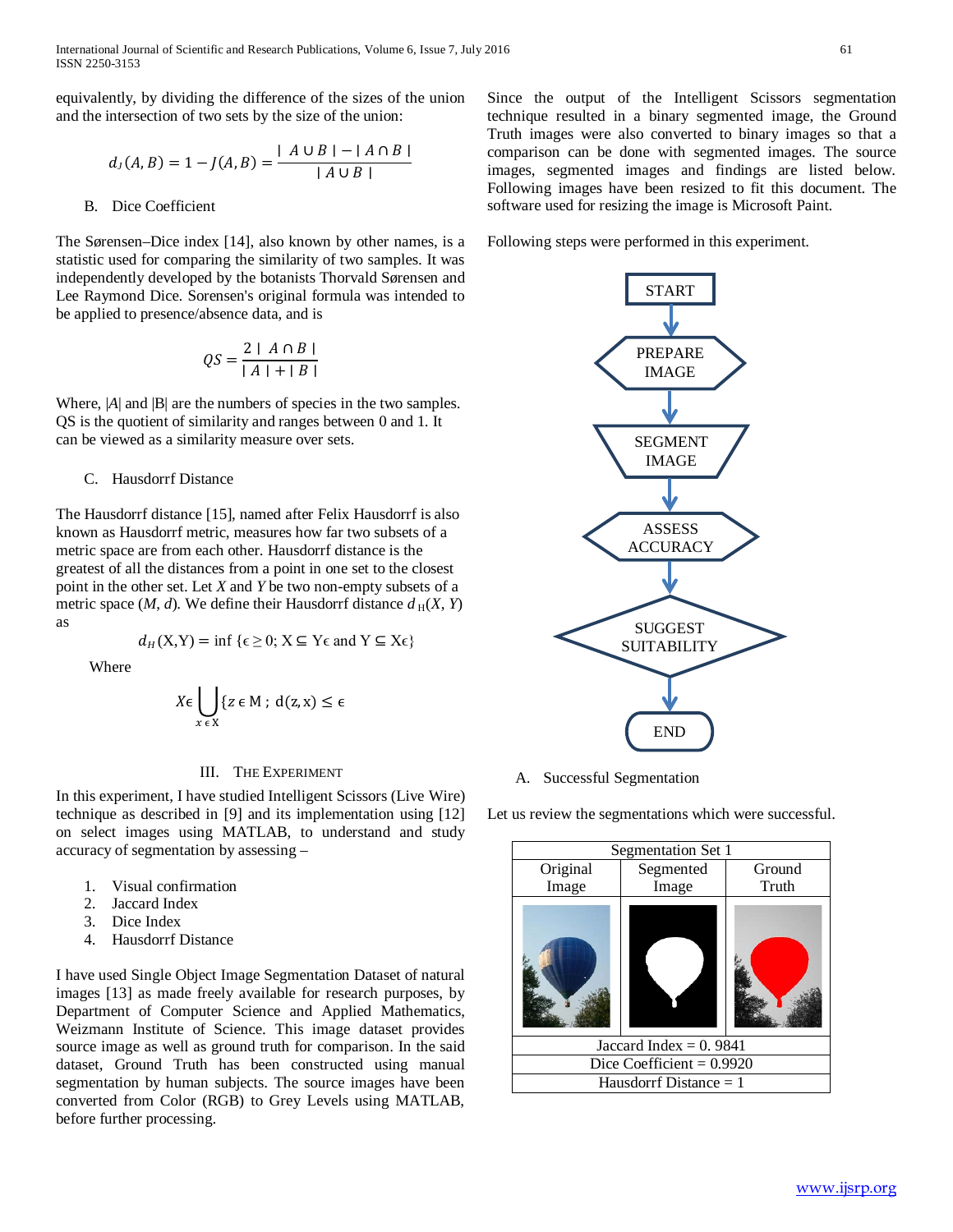| Segmentation Set 2            |           |        |  |
|-------------------------------|-----------|--------|--|
| Original                      | Segmented | Ground |  |
| Image                         | Image     | Truth  |  |
|                               |           |        |  |
| Jaccard Index = $0.9715$      |           |        |  |
| Dice Coefficient = $0.9715$   |           |        |  |
| Hausdorrf Distance $= 1.7321$ |           |        |  |

|          | Segmentation Set 3          |        |  |
|----------|-----------------------------|--------|--|
| Original | Segmented                   | Ground |  |
| Image    | Image                       | Truth  |  |
|          |                             |        |  |
|          | Jaccard Index = $0.9672$    |        |  |
|          | Dice Coefficient = $0.9833$ |        |  |
|          | Hausdorrf Distance $= 2$    |        |  |

| Segmentation Set 4            |                             |        |  |
|-------------------------------|-----------------------------|--------|--|
| Original                      | Segmented                   | Ground |  |
| Image                         | Image                       | Truth  |  |
|                               |                             |        |  |
| Jaccard Index = $0.9444$      |                             |        |  |
|                               | Dice Coefficient = $0.9714$ |        |  |
| Hausdorrf Distance $= 1.7321$ |                             |        |  |
|                               |                             |        |  |



# B. Failed Segmentation

When subjected to the segmentation technique, few images wherein image background and foreground are mingled or have similar color, texture or contrast; segmentation is unlikely to be accurate using Intelligent Scissors technique. While navigation of the anchor points indeed requires skillful/forced handling, the algorithm alone offers little assistance to ensure success in such images.

Let us also analyze the failed segmentation attempts.

| Segmentation Set 6             |                    |                    |                 |
|--------------------------------|--------------------|--------------------|-----------------|
| Original<br>Image              | Object<br>Boundary | Segmented<br>Image | Ground<br>Truth |
|                                |                    |                    |                 |
|                                |                    |                    |                 |
| Jaccard Index = $0.0182$       |                    |                    |                 |
| Dice Coefficient = $0.0357$    |                    |                    |                 |
| Hausdorrf Distance $= 12.8062$ |                    |                    |                 |

In above example, as can be seen from the image that the background texture and color both are interfering with accurate segmentation in the highlighted areas. Also, the body outline not being clear due to existence of fur on the body, the algorithm seems to be picking up incorrect areas even after due guidance during navigation.

Let us review one more failed example below.

| Segmentation Set 7            |          |           |        |
|-------------------------------|----------|-----------|--------|
| Original                      | Object   | Segmented | Ground |
| Image                         | Boundary | Image     | Truth  |
|                               |          |           |        |
| Jaccard Index = $0.0127$      |          |           |        |
| Dice Coefficient = $0.0257$   |          |           |        |
| Hausdorrf Distance $= 7.2801$ |          |           |        |

In the above table, the segmentation technique is selecting inner rim of the glass and also at certain places an external rim is being snapped to. Ideally, it should have been the external rim only. Also, at certain places, background and foreground are very same, resulting in incorrect snapping of the boundary. High intensity region as identified above is also interfering with the segmentation process.

# IV. OBSERVATIONS

As can be seen from the findings, Jaccard Index, Dice Coefficient & Hausdorrf Distance are closer to 1, indicating that segmented image matches closely to the Ground Truth, thereby implying that segmentation is quite accurate.. While the Hausdorrf Distance is slightly over 1, it does indicate close match between segmented image and Ground Truth. The findings of successful image segmentation indicate that the